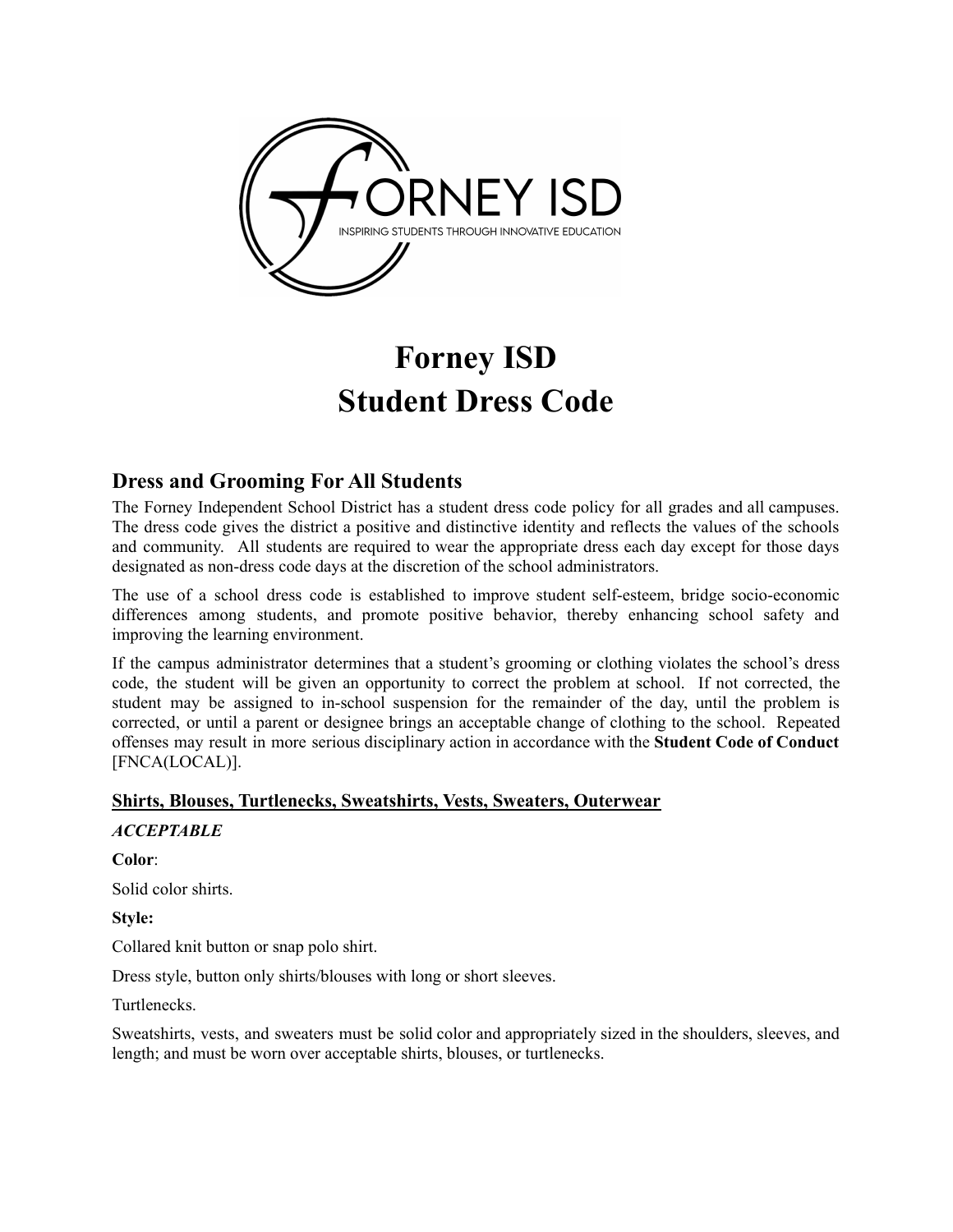## **General:**

Logos or labels on shirts must be no larger than  $1\frac{1}{2}$  by  $1\frac{1}{2}$  inches.

All shirts and blouses must be fastened no lower than 4 inches from the top of the collar.

Outerwear such as windbreakers, fleece, sweaters, or sweatshirt-type jackets or pullovers must adhere to all acceptable guidelines. All other jackets/coats must be taken off and stored properly upon entering the building. Spirit outerwear in the appropriate school colors acknowledging the school or mascot in which the student attends is acceptable. No hoods inside the building are permitted at any time.

Polo or Button up Shirts or Outerwear without a hood in solid colors representing a recognized Forney ISD school organization may be worn with approval by the Principal.

## *UNACCEPTABLE*

Visible stripes, checks, lettering, wording, or other designs.

**Sleeveless** 

Thermal type shirts.

T-shirts.

Zippered shirts or blouses.

Hooded sweatshirts or outerwear.

Hats, caps, bandanas, or other non-religious head coverings worn inside the school building.

Leather, suede, vinyl, corduroy, and denim materials (not including outerwear).

## **Slacks, Shorts, Capri Pants**

## *ACCEPTABLE (All Grade Levels)*

**Color**: Khaki, Navy Blue, Black (solid, single colors).

#### **Style:**

Pleated or flat front casual slacks, Capri pants or walking-style shorts.

Hem of shorts should be no more than 3 inches above the knee (in both front and back).

Slacks must be worn at the waist, and be properly hemmed or cuffed.

Logos or labels on slacks must be no larger than  $1\frac{1}{2}$  by  $1\frac{1}{2}$  inches.

Slit at bottom of slacks must have finished edges and be no longer than 3 inches.

Shorts may have a kick-pleat or slit which opens no higher than 3 inches above the top of the knee (in both front and back).

## *ACCEPTABLE (PK-4th Grade only)*

Skirts, skorts, and jumpers' length must be no more than 3 inches above the top of the knee cap (in both front and back).

Skirts, skorts, and jumpers may have a kick-pleat or slit which opens no higher than 3 inches above the top of the knee (in both front and back).

Jumpers can be V-neck, square neck, or round neck.

Acceptable shirt, blouse, or turtleneck must be worn under a jumper at all times.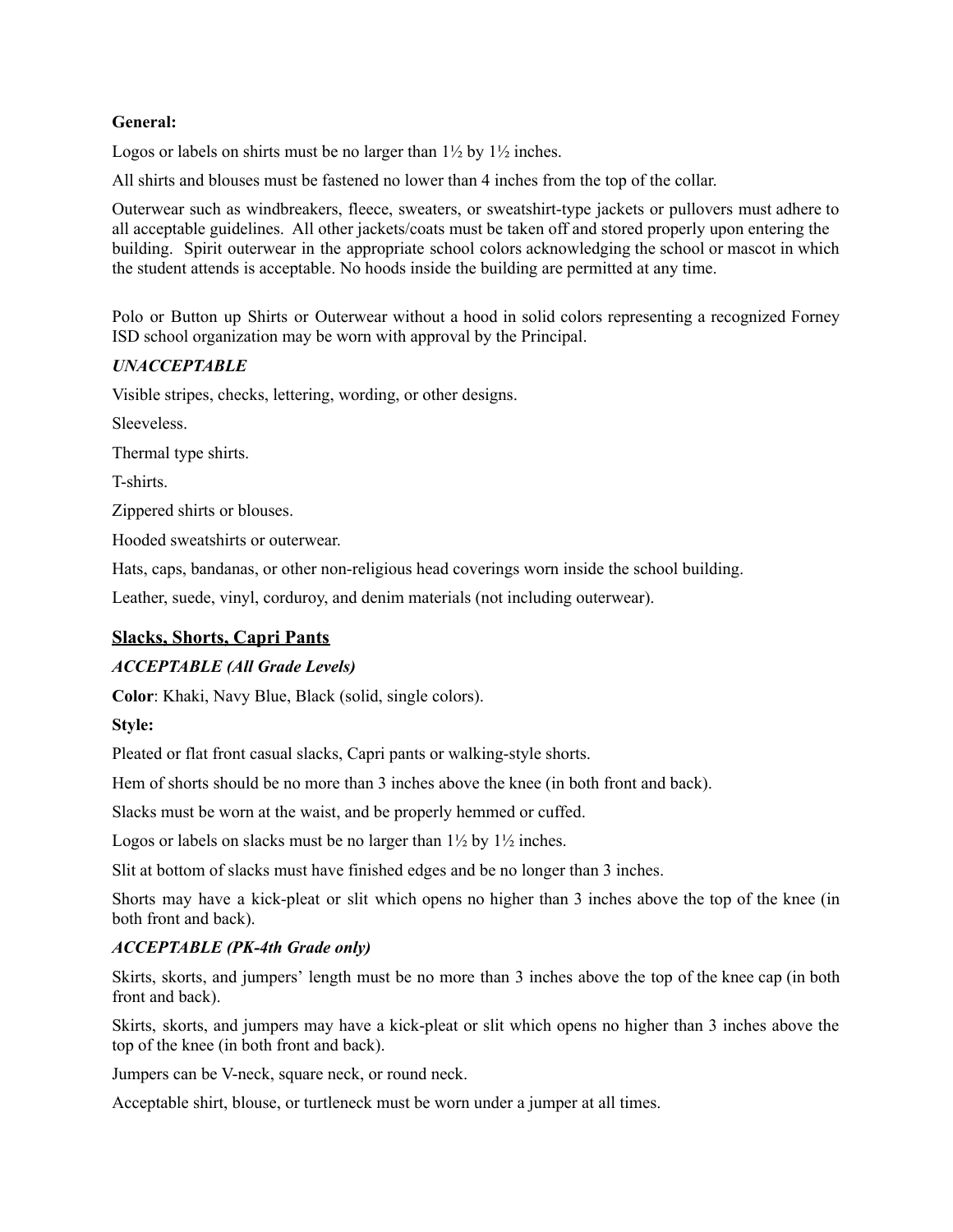# *UNACCEPTABLE*

Baggy-style legged slacks.

Holes in clothing.

Cargo or Carpenter style pants.

Soccer or boxer style shorts, wind shorts/pants, athletic shorts/pants, sweat shorts/pants, spandex (except in PE/Athletics, Cheer, or Drill classes only).

Dresses.

Overall pants, overall shorts, overall jumpers, and coveralls.

Leather, suede, vinyl, corduroy, and denim materials; brads or studs.

# **Shoes, Hose/Tights, Leggings**

## *ACCEPTABLE*

**Hose/Tights/Leggings**-Solid, single colors. Must be worn under shorts (and skirts, or jumpers for PreK-4th grade)

**Shoes**-Brown or Black leather-like shoes (tie or loafer-type), or brown or black boots, or tennis shoes.

## **General**:

Shoes must be a matching pair.

Shoelaces must be a matching pair.

## *UNACCEPTABLE*

Stripes, checks, lettering, wording, or other designs on hose, tights, or leggings.

House shoes.

Tie or fringe belts.

# **General Guidelines that Apply to All Students**

Spandex, nylon, or stretch-type materials are not allowed.

Clothing can be no more than one size larger than the student's measurements; nor may the garment be too tight.

Hats, caps, bandanas, or other non-religious head coverings are not to be worn inside the school building.

Hooded sweatshirts or any outerwear with hoods are not permitted.

Clothing items cannot be worn in any way that reflects gang affiliation, conceals contraband, or creates a distraction.

All clothing must be properly hemmed and/or have finished edges.

Undershirts must be one of the approved solid colors, with no printing or designs.

Sufficient underclothing is required.

## **Hair**

Facial hair must be well-groomed and neat in appearance with no unnatural hair colors.

Hair rollers are not allowed.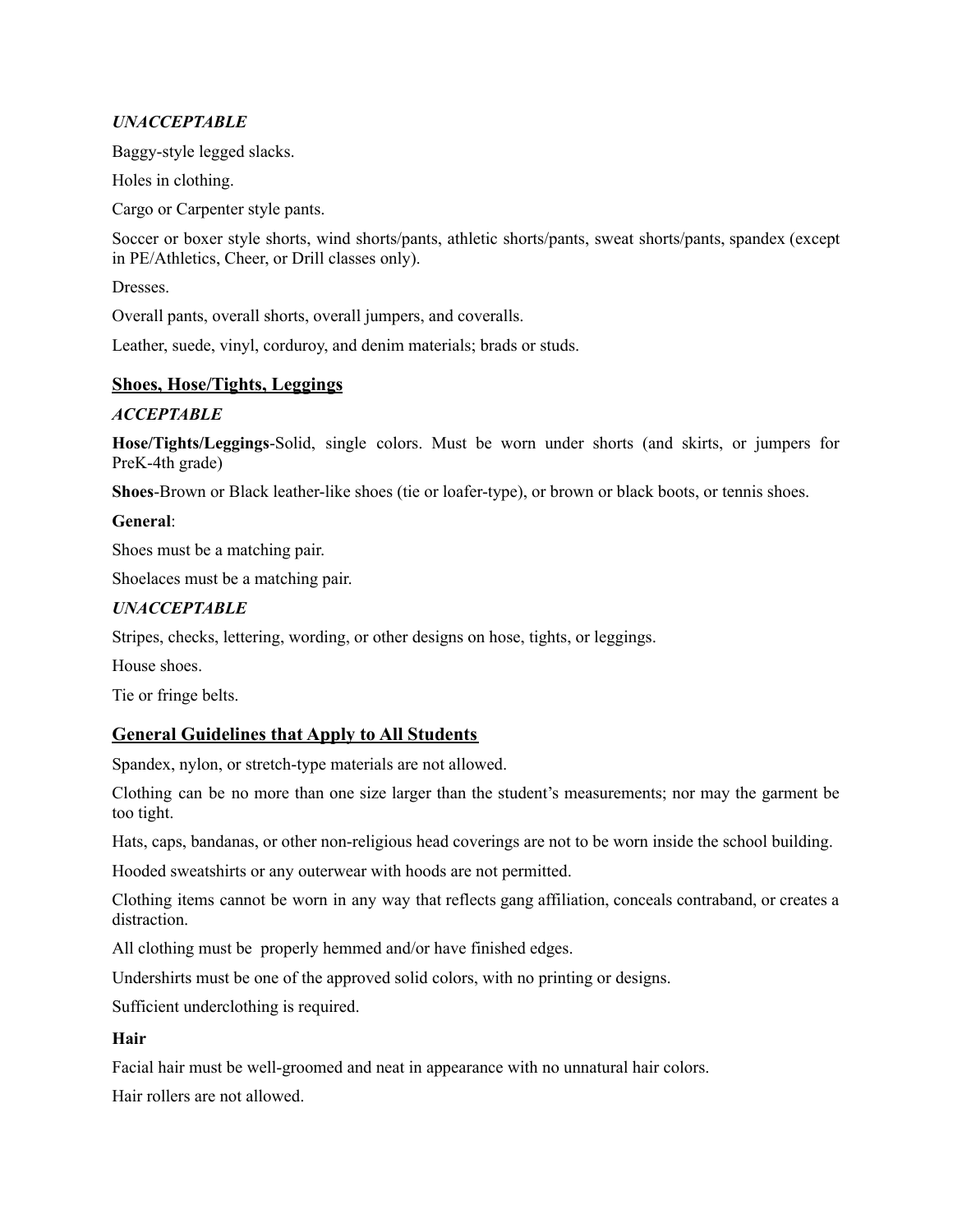No extreme modes of hair design are allowed.

Unnatural hair coloring such as green, purple, etc. is prohibited.

Hair should be kept clean and neatly groomed at all times.

Hair at no time should be in the student's eyes.

Hair and eyebrows may not have cut-out designs or etchings.

#### **Jewelry and Other Accessories**

Excessive makeup and/or jewelry are not allowed.

Tattoos, whether temporary or permanent, must be appropriate for the school setting and not otherwise offensive or disruptive to the individual's school or work environment. Any tattoo that does not meet these standards must be covered on request by an administrator.

Jewelry used in conjunction with body piercing (such as nose rings or tongue studs) are prohibited.

Students are not to wear sun shades or sunglasses in school unless they provide a note from their physician stating the need to do so.

Chains are not permitted.

Any clothing that is not specifically addressed as acceptable is unacceptable, for example; midriff sweaters, wristbands, boas, fur fringe, etc…

## **Administrators will have complete and final judgment on all matters concerning interpretation of the student dress code. Matters concerning appearance and dress not specifically covered in dress code policy shall be within the discretion of the administration.**

In case of severe financial hardship, parents may contact their child's school by phone, mail, or in person to request assistance.

## **Alternative/Interim Student Dress Code**

This policy is only for new students to the district and students with school board approved opt-out requests. New students moving into the district have ten (10) calendar days to comply with the uniform policy. Students in the process of opt-out appeal [See FNCA (LOCAL) and FNG (LOCAL) for process and timelines.] must comply with alternative/interim student dress code guidelines. All other students must be in compliance with the student uniform policy guidelines.

Students are expected to dress and groom themselves so as not to:

- Lead school officials reasonably to believe that such dress or grooming will disrupt, interfere with, disturb, or detract from school activities; or
- Create a hazard to the student's own health or safety or to the health or safety of others.

Immodest or distracting dress or appearance of any type is not permitted. This is not confined to clothing, but also includes fads in hairstyles, makeup, or other attractions that would, in the opinion of the principal, tend to promote student disruption, jeopardize student conduct, or otherwise interfere with the educational process. (Clothing containing offensive slogans, symbols, logos, and other suggestive or controversial designs is not allowed.)

Students will keep themselves neatly groomed and dressed and will keep their hair neat and clean. Grooming and dress that will disturb, interfere with, or detract from school activities will not be allowed. Neatly groomed and dressed shall be defined as dress and grooming that is standard and conforms to local community and school district etiquette and decorum. It is within these principles that FISD will enforce the following dress code items, specifically but not limited to: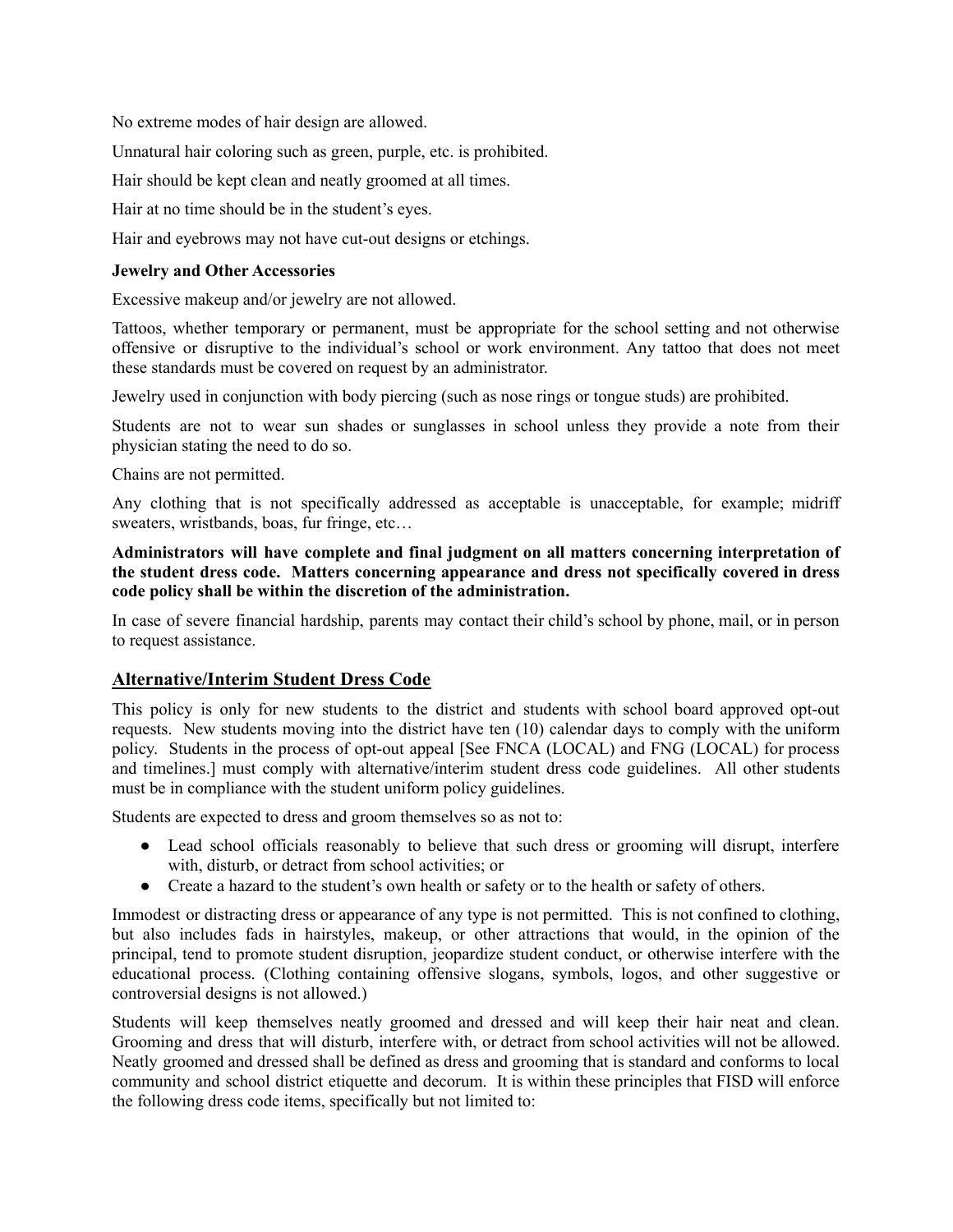## *Shirts, Blouses, and Turtlenecks*

These articles must be collared and are to be fastened no lower than 4 inches from the top of the collar.

All tops (etc.) should cover the back, shoulders, and stomach. No skin is to show at the waist.

Un-hemmed or sleeveless tops, and tank tops are not acceptable.

No t-shirts are allowed.

Logos or labels on shirts must be no larger than  $1\frac{1}{2}$  by  $1\frac{1}{2}$  inches.

No lettering, wording, or graphics other than school spirit logos/wording on shirts, blouses, or turtlenecks.

## *Slacks, Dresses, Culottes, Skorts and Shorts*

Slacks are to be full length and worn at the waist. Shorts must be worn at the waist.

Shorts must fall between the bottom of the knee and no more than 3 inches above the knee (in both front and back) except in physical education classes.

Athletic and soccer type shorts (with or without a logo) are not allowed (except in P. E.); only walking shorts are permissible with a belt.

Spandex, wind shorts, wind pants, or warm-ups are not permissible.

Dresses, skirts, culottes, skorts, and similar attire must fall between the bottom of the knee and no more than 3 inches above the knee (in front and back).

Logos and labels must be no larger than  $1\frac{1}{2}$  inches by  $1\frac{1}{2}$  inches.

No denim material is permitted.

# **Head and Footwear**

Hats, caps, bandanas, hoods or other non-religious head coverings shall not be worn inside the school building.

Students must wear appropriate shoes at all times. House shoes, beach shoes, shower shoes, flip-flops, and the like are not allowed.

# **General Appearance of All Clothing**

Frayed, cut off, or tattered clothing containing holes is not allowed, even in P. E. classes.

Student attire should be modest and appropriate in length, fit, and design.

Sufficient underclothing is required.

Clinging or transparent clothing is unacceptable.

Shirts and blouses must be fastened no lower than 4 inches from the top of the collar.

Clothing may be NO more than one size larger than the student's measurements.

# **Guidelines That Apply to ALL Students**

## **Extra-Curricular Dress Code**

With respect to any extracurricular activities, the administrator, in conjunction with the sponsor, coach, or other person in charge of such activity, may regulate the dress and grooming of participating students.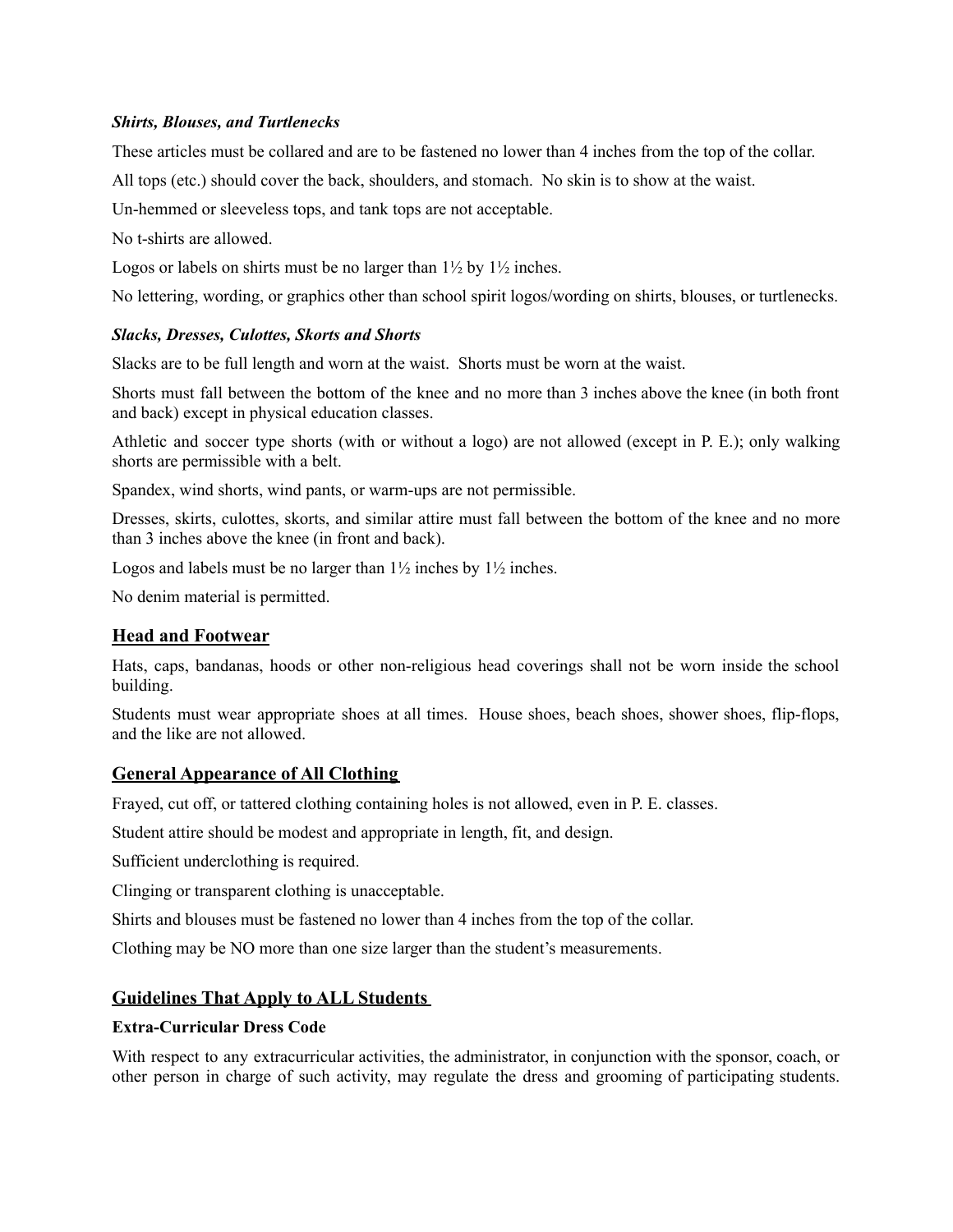Such regulation may include denying the student permission to participate in the extracurricular activity or to go on extracurricular trips.

*Compliance*: If a student attends school in violation of this uniform policy, disciplinary steps as outlined in the Student Handbook and Code of Conduct will be taken.

#### **Non-Uniform Days**

Administrator(s) shall have authority to waive up to 10 days the wearing of the student uniform or Alternative/Interim Student Dress Code for certain days, parts of days, special events, or special activities. Students who choose not to participate in the special days are expected to wear the standard student uniform.

**Fundraising:** Students will not be required to donate funds directly to a non-profit organization, fundraising event, or other charitable cause to be allowed to participate in a non-uniform day. Students are allowed to donate funds and/or participate in a fund raising activity to reach a specific fundraising goal that will allow all students at the school to participate in a non-uniform day. The non-uniform day will count as one of the ten (10) days allowed during the school year.

**Special Assistance:** In case of severe financial hardship, parents may contact their child's school by phone, mail, or in person to request assistance when financially unable to purchase the standard student uniform. Special note—having a child on the free-reduced lunch program does not automatically qualify the family for assistance.

**Final Authority:** Administrators will have complete and final judgment on all matters concerning interpretation of the dress code. Matters concerning appearance and dress not specifically covered above shall be within the discretion of the administration.

**Opt-out Provision for New Students:** The following procedure shall be followed if the parent or guardian desires to exempt his/her child from the uniform policy in accordance with Board Policy FNCA (Local) and FNG (Local):

Request by mail or in person a "Request for Exemption from the Student Uniform Requirement" and "Questions to Determine Bona Fide Religious and/or Philosophical Uniform Objections" forms. These documents can be obtained at the student's school site.

Within ten (10) calendar days of enrollment, complete the application for exemption in full and submit it to the designated campus administrator at the student's school.

Meet with the designated administrator to discuss the uniform policy and the nature of the objections to the policy. The purposes of this meeting include (a) ensuring parental understanding of the reasons for and goals of the uniform policy, (b) verifying the accuracy of the information on the application, (c) preventing fraud and misrepresentation.

Meet with a designated district administrator to discuss the nature of the parental objection(s) to the policy.

Students who are denied an opt-out exemption by the board will have fourteen (14) calendar days from the date of ruling to come into compliance.

**Opt-Out Provision for Currently Enrolled Students:** The following procedure shall be followed if the parent or guardian desires to exempt his/her child who is currently enrolled in Forney ISD from the uniform policy in accordance with Board Policy FNCA (Local) and FNG (Local):

Request by mail or in person a "Request for Exemption from the Student Uniform Requirement" and "Questions to Determine Bona Fide Religious and/or Philosophical Uniform Objections" forms. These documents can be obtained at the student's school site.